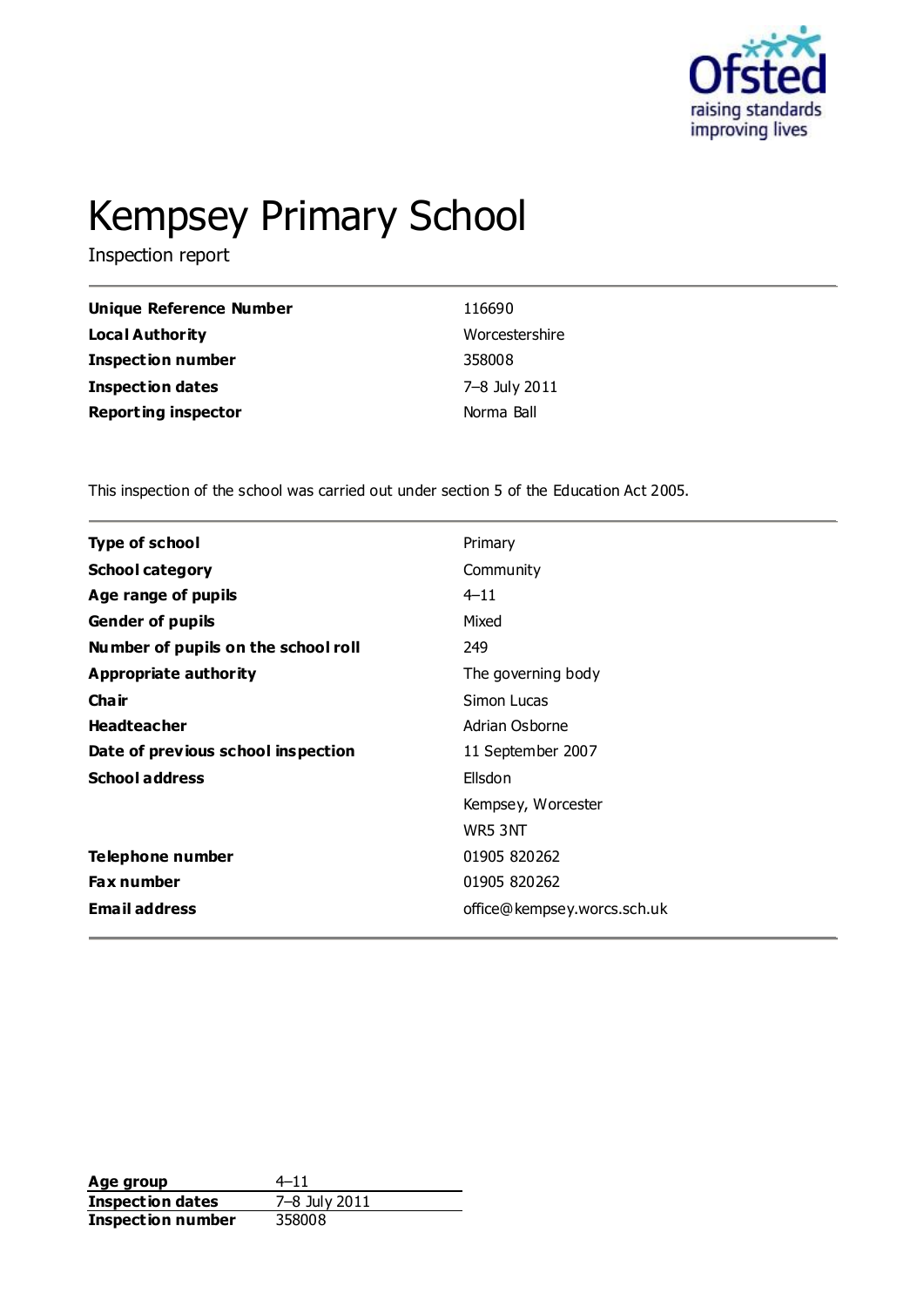The Office for Standards in Education, Children's Services and Skills (Ofsted) regulates and inspects to achieve excellence in the care of children and young people, and in education and skills for learners of all ages. It regulates and inspects childcare and children's social care, and inspects the Children and Family Court Advisory Support Service (Cafcass), schools, colleges, initial teacher training, work-based learning and skills training, adult and community learning, and education and training in prisons and other secure establishments. It assesses council children's services, and inspects services for looked after children, safeguarding and child protection.

Further copies of this report are obtainable from the school. Under the Education Act 2005, the school must provide a copy of this report free of charge to certain categories of people. A charge not exceeding the full cost of reproduction may be made for any other copies supplied.

If you would like a copy of this document in a different format, such as large print or Braille, please telephone 0300 123 4234, or email **[enquiries@ofsted.gov.uk](mailto:enquiries@ofsted.gov.uk)**.

You may copy all or parts of this document for non-commercial educational purposes, as long as you give details of the source and date of publication and do not alter the documentation in any way.

To receive regular email alerts about new publications, including survey reports and school inspection reports, please visit our website and go to 'Subscribe'.

Royal Exchange Buildings St Ann's Square Manchester M2 7LA T: 0300 123 4234 Textphone: 0161 618 8524 E: **[enquiries@ofsted.gov.uk](mailto:enquiries@ofsted.gov.uk)**

W: **[www.ofsted.gov.uk](http://www.ofsted.gov.uk/)**

© Crown copyright 2011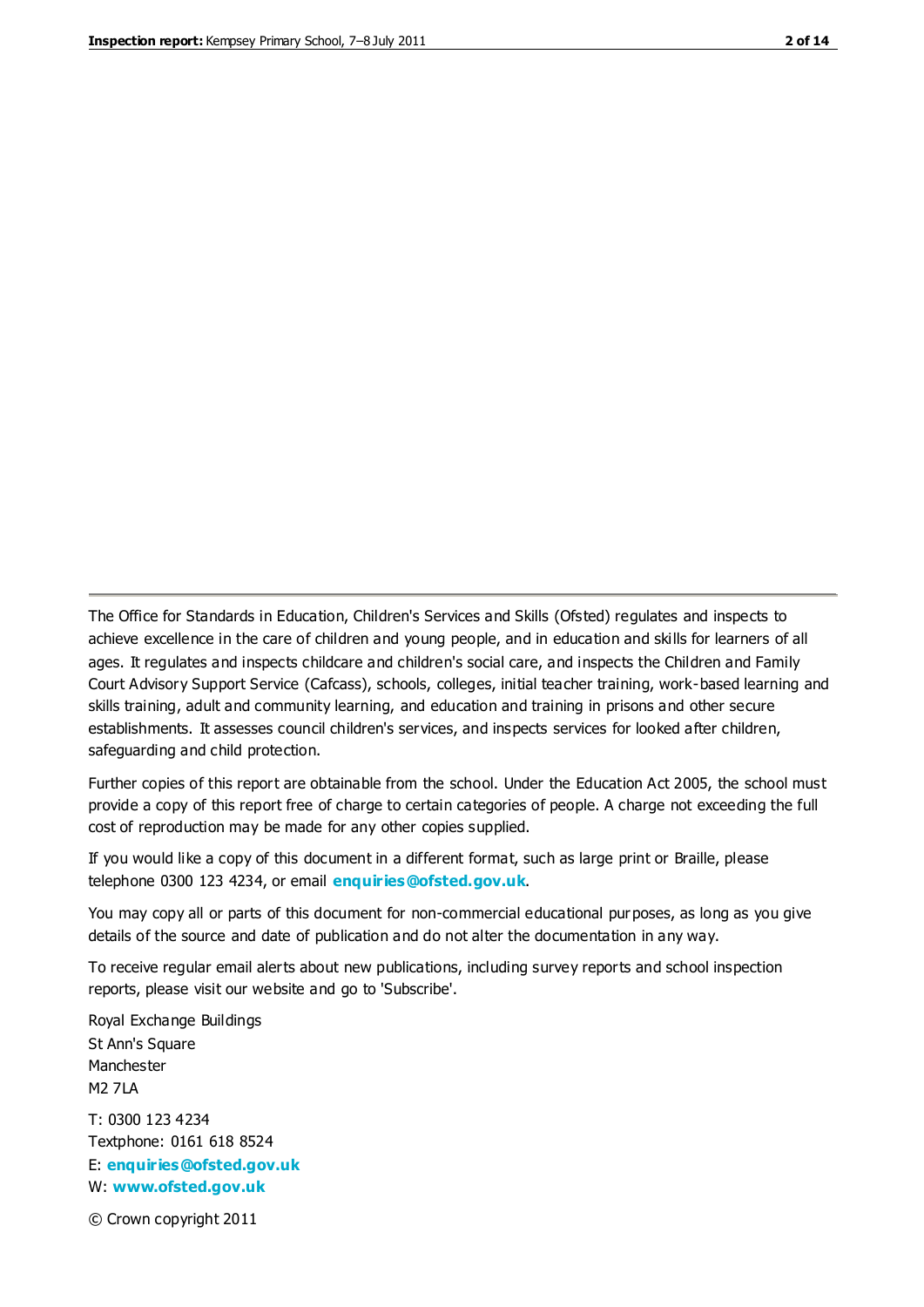# **Introduction**

This inspection was carried out by three additional inspectors. The inspectors visited 15 lessons and observed 10 teachers in all. The inspection team met parents and carers informally and held meetings with the headteacher, teaching staff, members of the governing body and pupils. Inspectors observed the school's work and scrutinised samples of pupils' work, the school's systems for tracking pupils' progress, management and curriculum documentation, teachers' planning and safeguarding documentation and procedures. They took account of questionnaire responses from 137 parents and carers, 20 staff and 100 pupils.

The inspection team reviewed many aspects of the school's work. It looked in detail at a number of key areas.

- How well is assessment information used to identify underachievement and set consistent challenge for all groups of pupils, particularly those with special education needs and/or disabilities and the more able?
- Are the strategies to improve teaching and promote improved attainment effective?
- How well is the curriculum adapted to meet pupils' needs and provide opportunities to develop literacy and numeracy skills across different subjects?
- Are leaders and managers at all levels rigorous and effective in monitoring the work of the school to bring about improvements?

# **Information about the school**

Kempsey Primary school is of average size. The majority of pupils are White British. The proportion of pupils who come from minority ethnic backgrounds is well below average, as is the proportion who speak English as an additional language. The proportion of pupils with special educational needs and/or disabilities is above average, as is the proportion who have a statement of special educational needs. The school has the Sports Mark award and holds Healthy Schools status.

There have been changes to the senior leadership team in recent years and the deputy headteacher was appointed three terms ago. The school has undergone extensive internal rebuilding works that have improved facilities, including a new information and communication (ICT) suite and a sound-proofed music room. The Magic Moments Breakfast and After School Club shares the school site but is not managed by the governing body and is subject to a separate inspection.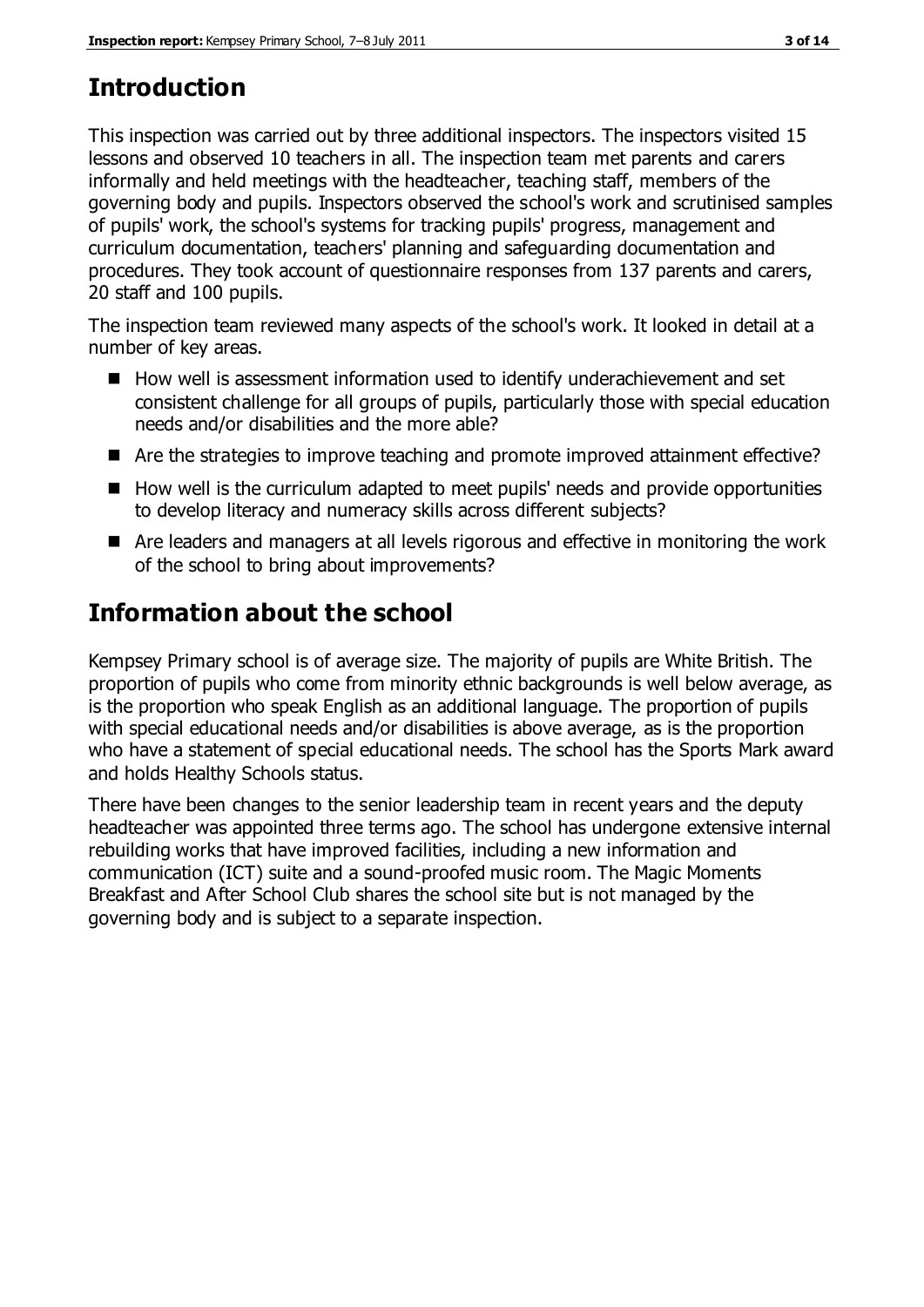**Inspection grades: 1 is outstanding, 2 is good, 3 is satisfactory, and 4 is inadequate** Please turn to the glossary for a description of the grades and inspection terms

# **Inspection judgements**

| Overall effectiveness: how good is the school? |  |
|------------------------------------------------|--|
|                                                |  |

#### **The school's capacity for sustained improvement 3**

#### **Main findings**

Kempsey provides a satisfactory quality of education for its pupils. There are strengths in the good care, guidance and support provided for pupils. Pupils enjoy school, as shown by their above average attendance. They behave well, and show respect to the adults who care for them and kindness to each other. Pupils are well involved in their local community and undertake a range of responsibilities in school with pride. Safeguarding arrangements are good and pupils have a good understanding of how to keep safe and lead a healthy life. The majority of parents and carers are pleased with all that the school provides. One, typical of many, said, 'A lovely school environment that is helping to bring up welleducated and well-balanced children with strong, good values.'

The school's satisfactory overall effectiveness has been maintained since the previous inspection. The senior leadership team, some of whom are new to their role, share the ambition of the headteacher and governing body and they are working in strong partnership to drive the school forward. New curricular developments are beginning to raise achievement in English by using more creative writing opportunities and the use of a new reading scheme. Developments in mathematics are more embryonic, but a focus on developing pupils' problem solving skills is showing signs of success. Pupils' literacy and numeracy skills have also been enhanced by more opportunities to develop their basic skills in different subjects. However, pupils remain dependent on teachers because the expectations of what they can do are not always high enough and they do not have consistently clear targets to help them identify what they need to learn next. Pupils' achievement is satisfactory, including that of pupils with special educational needs and/or disabilities, and attainment at the end of Year 6 is average. Pupils' achievement is not better because the quality of teaching is variable across the school and lessons are not always planned to set appropriate challenge for all ability groups, especially the more-able pupils.

The regularity and rigour with which areas of the school's work are monitored, especially the quality of teaching and learning, are now improving as senior leaders and managers are sharing this responsibility with the headteacher. Improving the quality of satisfactory teaching so that more is good and ensuring that curriculum innovations are securely embedded in all classes to accelerate pupils' progress are rightly recognised as priorities by the school. The governing body provides a good balance of support and challenge to senior staff. Its members are not complacent, and they are developing their monitoring role further to extend their knowledge of subject development and provide further challenge to senior staff in driving forward improvements. Development points from the previous inspection are being addressed rapidly under the guidance of the new leadership team. Senior leaders and managers have a clear understanding of the current strengths and areas for development in the school. The school has a satisfactory capacity to improve further.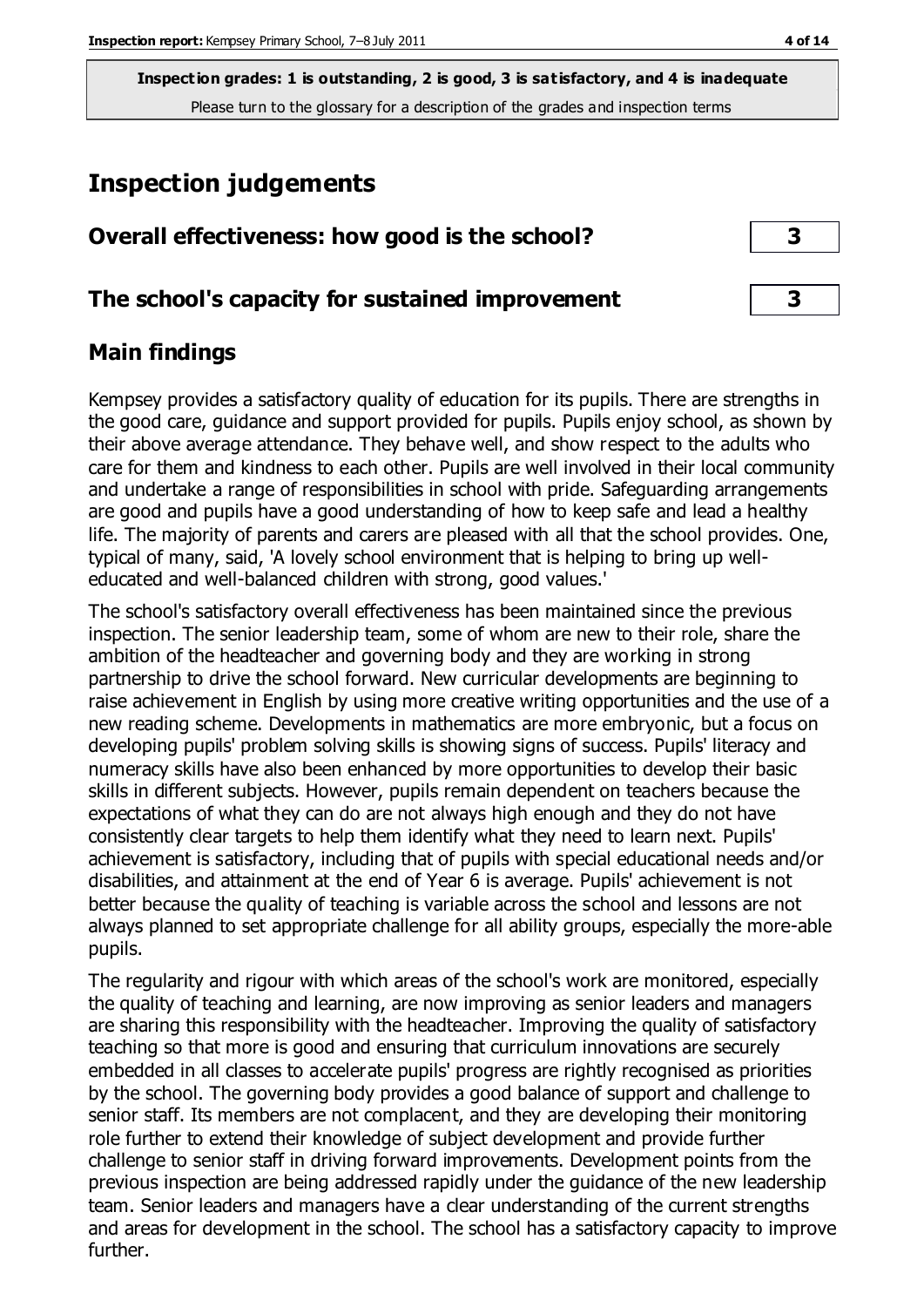**Inspection grades: 1 is outstanding, 2 is good, 3 is satisfactory, and 4 is inadequate** Please turn to the glossary for a description of the grades and inspection terms

Up to 40% of the schools whose overall effectiveness is judged satisfactory may receive a monitoring visit by an Ofsted inspector before their next section 5 inspection.

#### **What does the school need to do to improve further?**

- Improve pupils' attainment in English and mathematics by ensuring that the new strategies to improve their progress are implemented consistently well.
- Improve teaching so that the majority of lessons are good by:
	- using assessment information to inform pupils what they need to do next and involve them in setting challenging targets
	- sharing existing good practice in planning lessons so that work is structured to meet the needs of all pupils, especially those of higher ability.
- Monitor and evaluate teaching and learning, and the impact of new curriculum innovation, more regularly and rigorously, and take swift action to improve areas of weakness.

#### **Outcomes for individuals and groups of pupils 3**

Children join with the school with skills and understanding that are broadly at the levels expected for their age. Pupils settle well to their work and show positive enjoyment in lessons. They work well in groups and independently. Pupils also enjoy discussing their ideas in class. For example, Year 6 pupils very maturely discussed aspects of attitudes, behaviour and body changes as young people develop into adults in a science and personal, social and health education lesson. Pupils' fluency in writing is improving as a result of the topic themes as well as the use of exciting creative story ideas, although their range of vocabulary is not extensive. In mathematics, there has been a careful focus on solving problems, especially in a real-life context, to make them more interesting to pupils. In a Year 5 lesson, pupils used their algebra skills to calculate the markings on a sundial they were designing to provide the right angles to draw the hour markings for the vein to follow. The support provided for pupils with special educational needs and/or disabilities has been reviewed by the new coordinator and is now satisfactory. Pupils' needs are identified quickly and accurately and a range of additional structured support is provided, both in class and in small groups out of class. As a result, the progress made by pupils requiring additional help with their learning has improved and is satisfactory.

Pupils' spiritual, moral, social and cultural development is satisfactory. Their good social and moral development is promoted well by the school so that pupils behave well, and have a clear understanding of how their actions and words can affect others. Their cultural development is satisfactory, but the school recognises that it has not yet done to enough to ensure that pupils have a good awareness of other faiths, cultures and ways of life beyond their own community. The school council is a respected body. Councillors take pride in their role and are currently leading a whole-school project to redesign the outdoor play areas. Pupils have a good awareness of how they can stay safe, including safe use of the internet. The school's national awards are testament to pupils' appreciation of all that contributes to having a healthy lifestyle.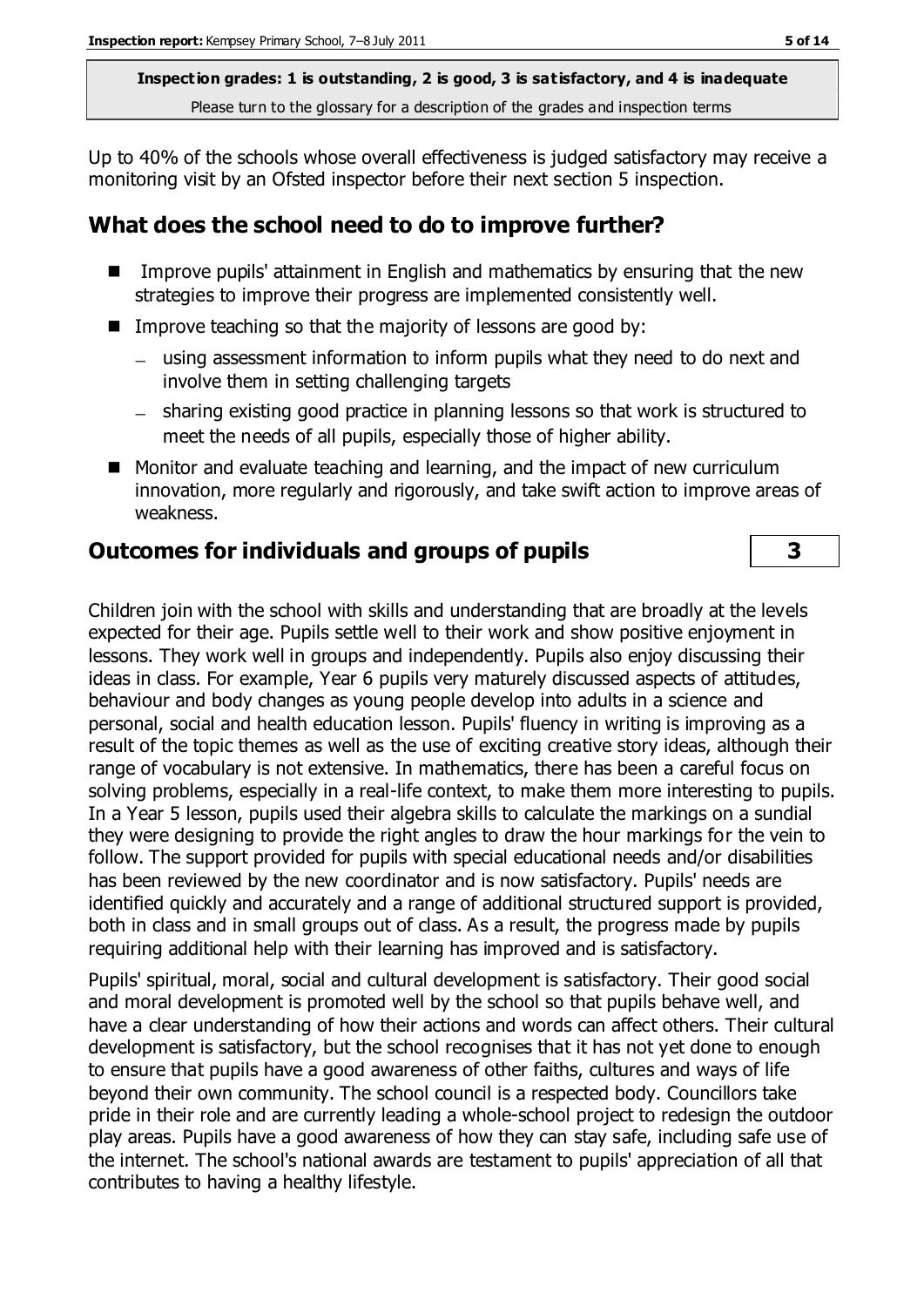Please turn to the glossary for a description of the grades and inspection terms

These are the grades for pupils' outcomes

| Pupils' achievement and the extent to which they enjoy their learning                                                     | 3              |
|---------------------------------------------------------------------------------------------------------------------------|----------------|
| Taking into account:<br>Pupils' attainment <sup>1</sup>                                                                   | 3              |
| The quality of pupils' learning and their progress                                                                        | 3              |
| The quality of learning for pupils with special educational needs and/or disabilities<br>and their progress               | 3              |
| The extent to which pupils feel safe                                                                                      | $\mathbf{2}$   |
| Pupils' behaviour                                                                                                         | 2              |
| The extent to which pupils adopt healthy lifestyles                                                                       | 2              |
| The extent to which pupils contribute to the school and wider community                                                   | $\overline{2}$ |
| The extent to which pupils develop workplace and other skills that will contribute to<br>their future economic well-being |                |
| Taking into account:<br>Pupils' attendance <sup>1</sup>                                                                   |                |
| The extent of pupils' spiritual, moral, social and cultural development                                                   | 3              |

<sup>1</sup> The grades for attainment and attendance are: 1 is high; 2 is above average; 3 is broadly average; and 4 is low

### **How effective is the provision?**

Teachers make the purpose of lessons clear to pupils, and good questioning helps involve pupils in discussion and encourages them to explain their ideas. Good relationships and good behaviour support the positive learning ethos that exists in classes. However, the positive attitude to learning shown by pupils is not always used to good effect because teachers' expectations of what pupils can achieve are not always high enough. Some lessons lack pace, do not have challenging and interesting subject matter, and so do not stretch pupils to use and extend their skills fully. In the best lessons work is planned to match pupils' abilities, they have clear targets to guide them in what they need to learn and their progress is accelerated. Teaching assistants ensure that all pupils, especially those who find learning difficult, show independence and contribute confidently in class. Teaching assistants are appropriately deployed and work in sound partnership with teachers.

Pupils show great confidence in the staff who care for them and they, in turn, are kind and helpful to younger pupils. Pupils recognise and value the good care, guidance and support they receive. One pupil said, 'I really love my school because our teachers really care about us, it's fun and school is safe.' Transition arrangements at all stages are sensitively organised so pupils feel confident about moving forward with their education. Links with local schools are well developed. For example, careful arrangements made with secondary staff help to ensure that pupils with special educational needs and/or disabilities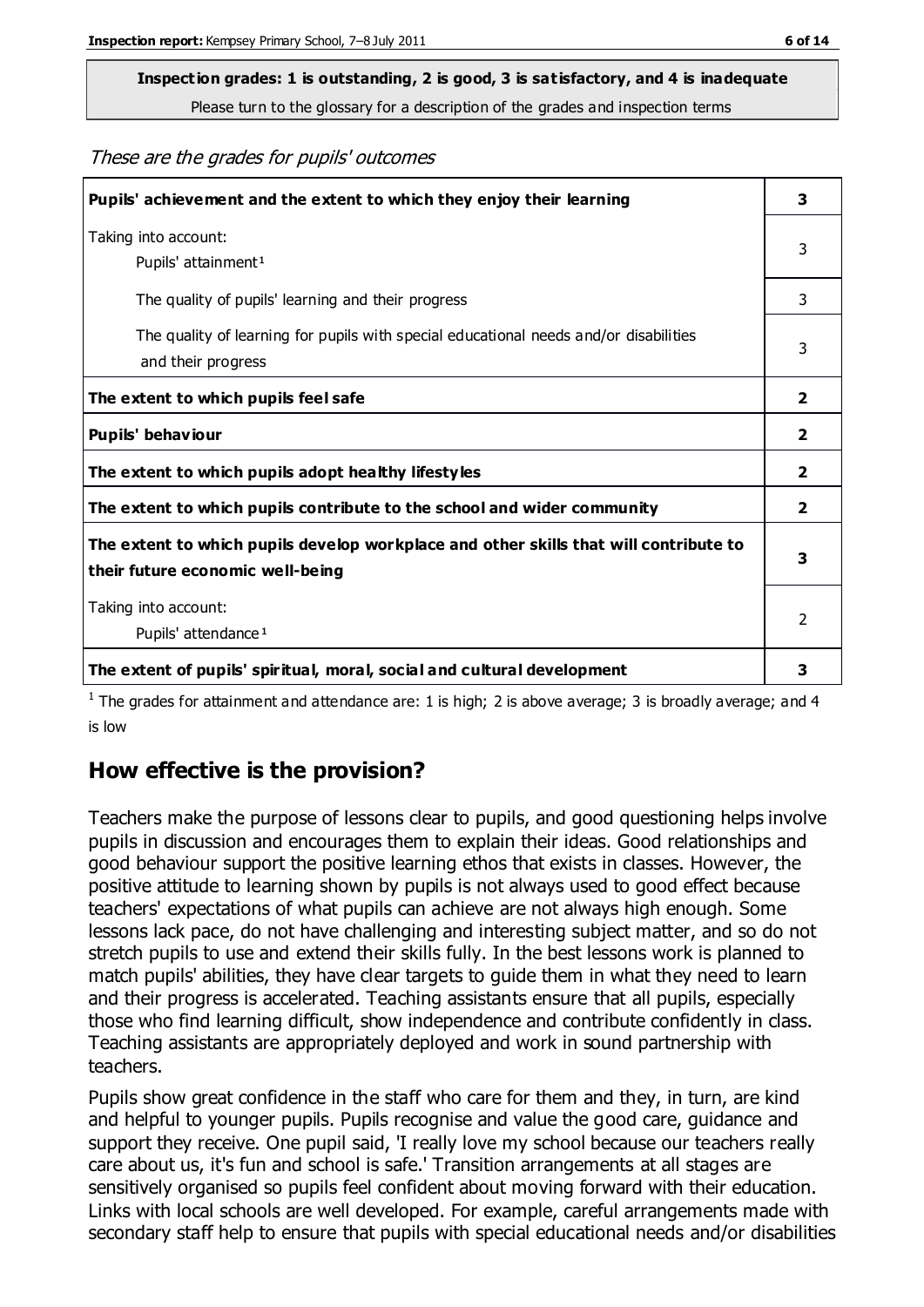Please turn to the glossary for a description of the grades and inspection terms

are well prepared and confident about their move to their new school. The good care provided in school is extended by sensitive and prudent use of a wide range of external agencies and support services. Pupils' satisfactory achievement, enjoyment of learning and good social skills ensure they are appropriately prepared for the next stage of their education.

These are the grades for the quality of provision

| The quality of teaching                                                                                    |  |
|------------------------------------------------------------------------------------------------------------|--|
| Taking into account:<br>The use of assessment to support learning                                          |  |
| The extent to which the curriculum meets pupils' needs, including, where relevant,<br>through partnerships |  |
| The effectiveness of care, guidance and support                                                            |  |

#### **How effective are leadership and management?**

The headteacher has sustained his determination to improve the achievement of all pupils through the many difficulties posed by changes among senior leaders and managers, and the need to improve the quality of teaching in some classes. Greater stability in the senior leadership team, following the appointment of the new deputy headteacher, and the improved leadership skills of subject leaders have led to a united and ambitious team spirit and early signs of improved progress for pupils. Subject leaders are guiding subject development with increasing confidence. Leaders and managers are beginning to play a more active part in sharing monitoring tasks with the headteacher to identify good practice as well as provide support for teachers to improve their skills and to ensure that school initiatives are fully integrated into all classes. The effectiveness with which leaders promote equality of opportunity and tackle discrimination is satisfactory. It is not better because the quality of teaching is variable and pupils of different abilities do not always make the best progress they can, especially more-able pupils.

The safeguarding of pupils' welfare is good. There is regular training for all staff and policies and procedures are securely integrated into school practice. The governing body monitors all areas of safeguarding with care. The promotion of community cohesion is satisfactory. Pupils are helped to develop a good appreciation of their own local community. However, the headteacher and governing body are aware that not enough work has been done to provide pupils with a full appreciation of their role as future national and global citizens. The governing body has supported the school well during the changes in senior leadership, and now plans to link with the new subject leaders in order to improve its members' detailed knowledge of subject development and its impact on pupils' achievement.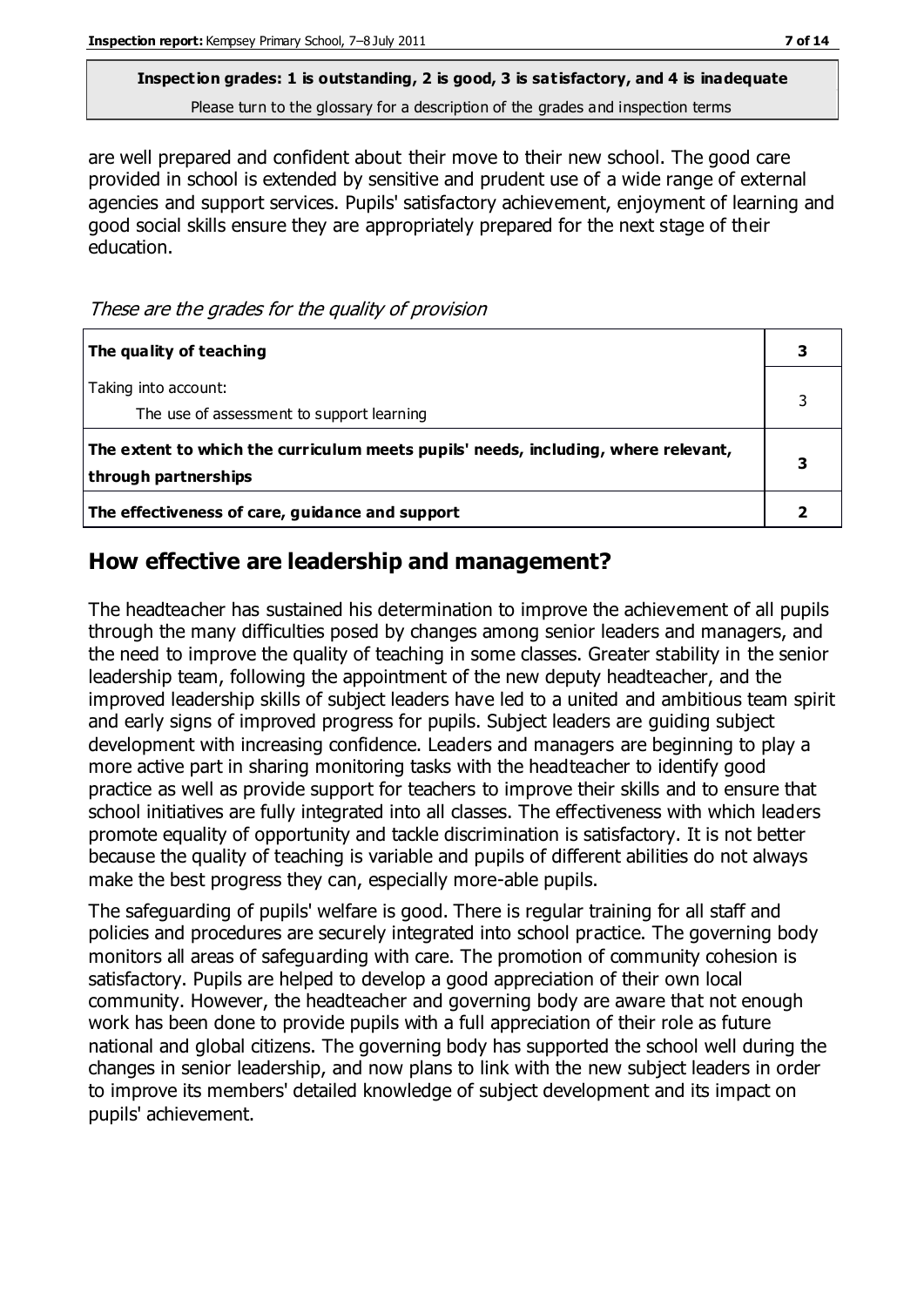Please turn to the glossary for a description of the grades and inspection terms

These are the grades for leadership and management

| The effectiveness of leadership and management in embedding ambition and driving<br><b>improvement</b>                                                           | 3                       |
|------------------------------------------------------------------------------------------------------------------------------------------------------------------|-------------------------|
| Taking into account:<br>The leadership and management of teaching and learning                                                                                   | 3                       |
| The effectiveness of the governing body in challenging and supporting the<br>school so that weaknesses are tackled decisively and statutory responsibilities met | $\overline{\mathbf{2}}$ |
| The effectiveness of the school's engagement with parents and carers                                                                                             | 3                       |
| The effectiveness of partnerships in promoting learning and well-being                                                                                           | 3                       |
| The effectiveness with which the school promotes equality of opportunity and tackles<br><b>discrimination</b>                                                    | 3                       |
| The effectiveness of safeguarding procedures                                                                                                                     | $\overline{2}$          |
| The effectiveness with which the school promotes community cohesion                                                                                              | 3                       |
| The effectiveness with which the school deploys resources to achieve value for money                                                                             | 3                       |

#### **Early Years Foundation Stage**

Children settle happily in Reception and quickly develop confidence and good social skills because they receive good care. They make satisfactory progress. The careful focus on improving children's writing and reading skills by developing their understanding of words by learning to blend the letter sounds, and developing confidence with using numbers, are helping to develop their reading and writing skills effectively. Resources are good in both the indoor and outdoor learning areas. Learning activities led by teachers are satisfactory and cover all areas of learning. However, opportunities are sometimes missed to extend children's learning by encouraging them to explore and develop their ideas when they are engaged in their own games. There are sound opportunities planned to develop their imaginative play and children were enthusiastic about the seaside theme in Reception and Year 1. Three children, inspired by the story of the lighthouse keeper's lunch, worked well together to get a basket of pretend food to their island for the keeper and one said, 'The keeper is very hungry - he missed his breakfast.'

Children mix well and learn to share so they play well together. Leadership and management are satisfactory, and staff work as a close team. The monitoring of children's development has improved and the resulting information is used effectively to provide parents and carers with helpful progress reports for their child. However, the children's 'learning journey' book is still developing and is not yet used as a regular link with home. Links with pre-school groups are used well, and induction arrangements into Reception are sensitively organised and supportive of children and their families.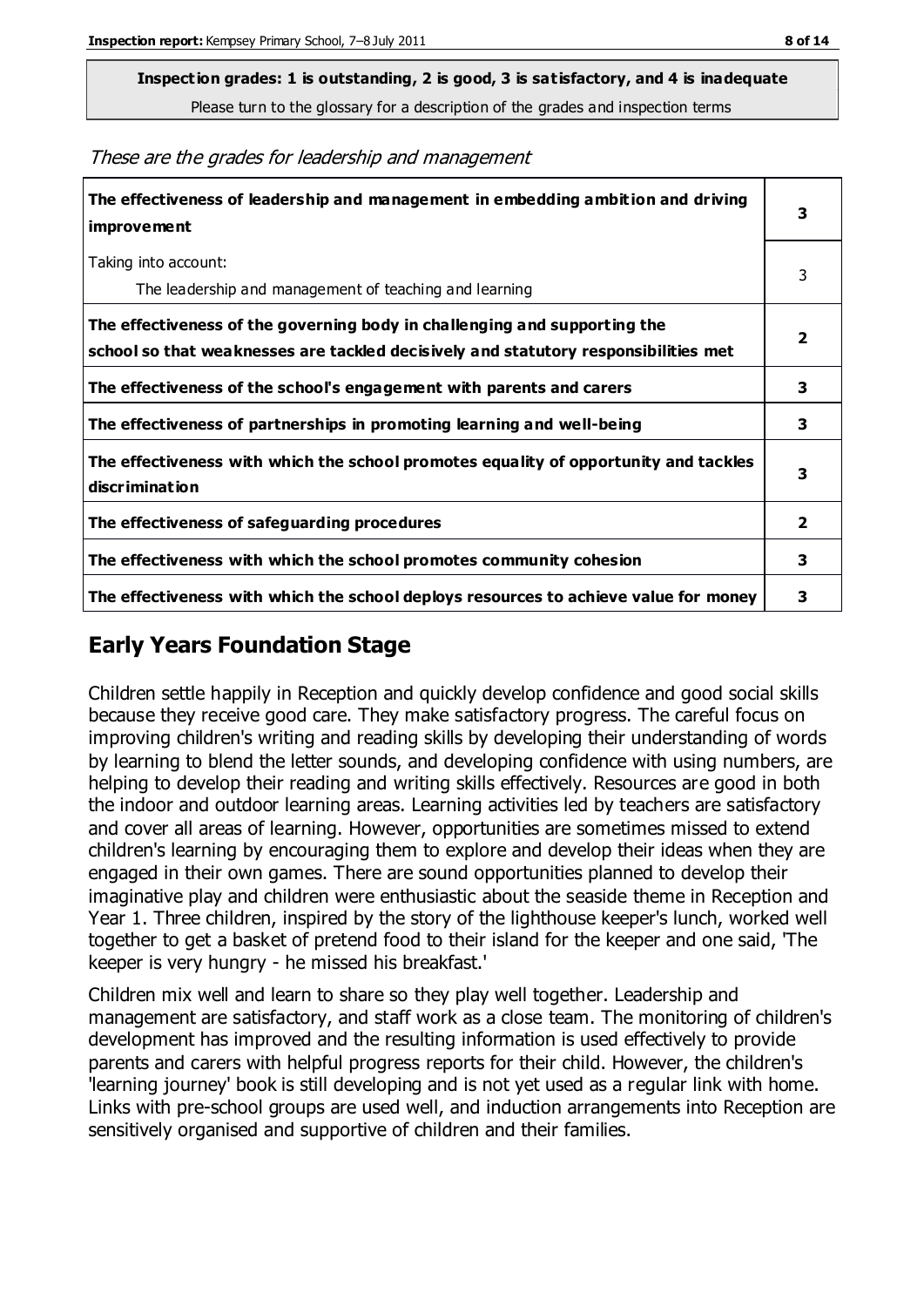Please turn to the glossary for a description of the grades and inspection terms

These are the grades for the Early Years Foundation Stage

| Overall effectiveness of the Early Years Foundation Stage                             |   |
|---------------------------------------------------------------------------------------|---|
| Taking into account:<br>Outcomes for children in the Early Years Foundation Stage     |   |
| The quality of provision in the Early Years Foundation Stage                          |   |
| The effectiveness of leadership and management of the Early Years Foundation<br>Stage | 3 |

#### **Views of parents and carers**

The response from parents and carers to the Ofsted questionnaire was higher than the national average for primary schools. The majority of those who replied are pleased with the school. They are especially pleased that their children are kept safe and that they enjoy school. A few parents and carers did not feel that the school kept them well informed about their child's progress. The inspection team looked into this, but found that parents and carers are provided with satisfactory information about their child's progress in two reports each year and regular consultation meetings. Parents and carers are supportive of the changes that are being introduced into the school. One said, 'The head has been at the school for a comparatively short time yet has changed many things for the good. This not only includes his plans for the infrastructure of the school but for the standards of teaching and the atmosphere in the school.'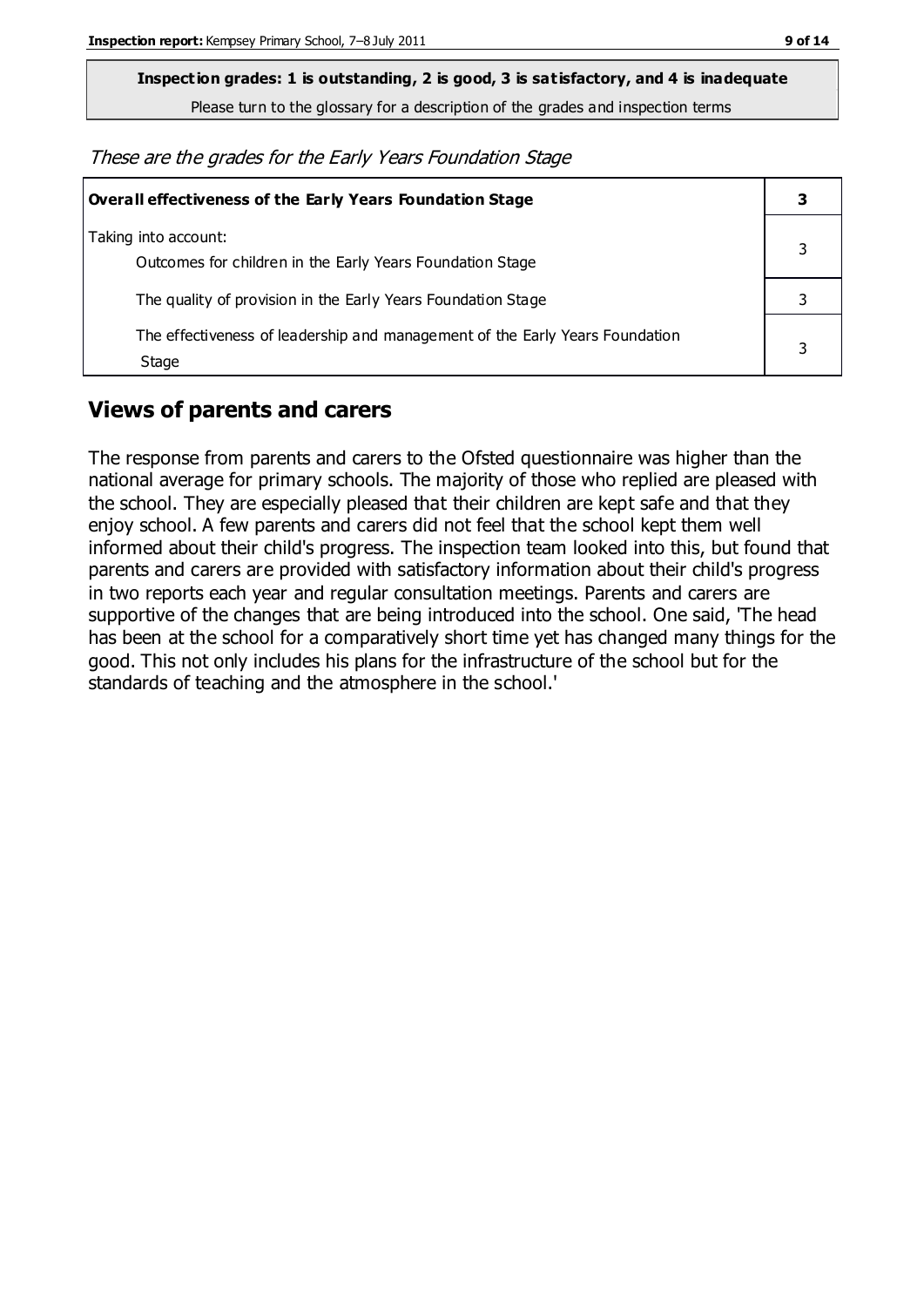#### **Responses from parents and carers to Ofsted's questionnaire**

Ofsted invited all the registered parents and carers of pupils registered at Kempsey Primary School to complete a questionnaire about their views of the school.

In the questionnaire, parents and carers were asked to record how strongly they agreed with 13 statements about the school. The inspection team received 137 completed questionnaires by the end of the on-site inspection. In total, there are 249 pupils registered at the school.

| <b>Statements</b>                                                                                                                                                                                                                                       | <b>Strongly</b><br><b>Agree</b><br>agree |               |              | <b>Disagree</b> |                | <b>Strongly</b><br>disagree |                |              |
|---------------------------------------------------------------------------------------------------------------------------------------------------------------------------------------------------------------------------------------------------------|------------------------------------------|---------------|--------------|-----------------|----------------|-----------------------------|----------------|--------------|
|                                                                                                                                                                                                                                                         | <b>Total</b>                             | $\frac{1}{2}$ | <b>Total</b> | $\frac{1}{2}$   | <b>Total</b>   | $\frac{1}{2}$               | <b>Total</b>   | %            |
| My child enjoys school                                                                                                                                                                                                                                  | 88                                       | 64            | 47           | 34              | $\overline{2}$ | $\mathbf{1}$                | $\mathbf 0$    | $\mathbf 0$  |
| The school keeps my child<br>safe                                                                                                                                                                                                                       | 100                                      | 73            | 34           | 25              | $\overline{2}$ | $\mathbf{1}$                | 0              | $\mathbf 0$  |
| My school informs me about<br>my child's progress                                                                                                                                                                                                       | 51                                       | 37            | 71           | 52              | 15             | 11                          | 0              | $\mathbf 0$  |
| My child is making enough<br>progress at this school                                                                                                                                                                                                    | 56                                       | 41            | 71           | 52              | 9              | 7                           | $\mathbf 0$    | $\mathbf 0$  |
| The teaching is good at this<br>school                                                                                                                                                                                                                  | 61                                       | 45            | 68           | 50              | 6              | 4                           | $\mathbf 0$    | $\mathbf 0$  |
| The school helps me to<br>support my child's learning                                                                                                                                                                                                   | 64                                       | 47            | 63           | 46              | 8              | 6                           | $\mathbf 0$    | $\mathbf 0$  |
| The school helps my child to<br>have a healthy lifestyle                                                                                                                                                                                                | 72                                       | 53            | 56           | 41              | 9              | $\overline{7}$              | $\mathbf 0$    | $\mathbf 0$  |
| The school makes sure that<br>my child is well prepared for<br>the future (for example<br>changing year group,<br>changing school, and for<br>children who are finishing<br>school, entering further or<br>higher education, or entering<br>employment) | 63                                       | 46            | 56           | 41              | 10             | 7                           | $\mathbf 0$    | $\mathbf 0$  |
| The school meets my child's<br>particular needs                                                                                                                                                                                                         | 57                                       | 42            | 66           | 48              | 11             | 8                           | 1              | $\mathbf{1}$ |
| The school deals effectively<br>with unacceptable behaviour                                                                                                                                                                                             | 50                                       | 36            | 76           | 55              | 3              | $\overline{2}$              | $\overline{2}$ | $\mathbf{1}$ |
| The school takes account of<br>my suggestions and concerns                                                                                                                                                                                              | 61                                       | 45            | 62           | 45              | $10\,$         | $\overline{7}$              | $\overline{2}$ | 1            |
| The school is led and<br>managed effectively                                                                                                                                                                                                            | 90                                       | 66            | 39           | 28              | 4              | 3                           | $\overline{2}$ | $\mathbf{1}$ |
| Overall, I am happy with my<br>child's experience at this<br>school                                                                                                                                                                                     | 81                                       | 59            | 49           | 36              | 4              | 3                           | $\overline{2}$ | $\mathbf{1}$ |

The table above summarises the responses that parents and carers made to each statement. The percentages indicate the proportion of parents and carers giving that response out of the total number of completed questionnaires. Where one or more parents and carers chose not to answer a particular question, the percentages will not add up to 100%.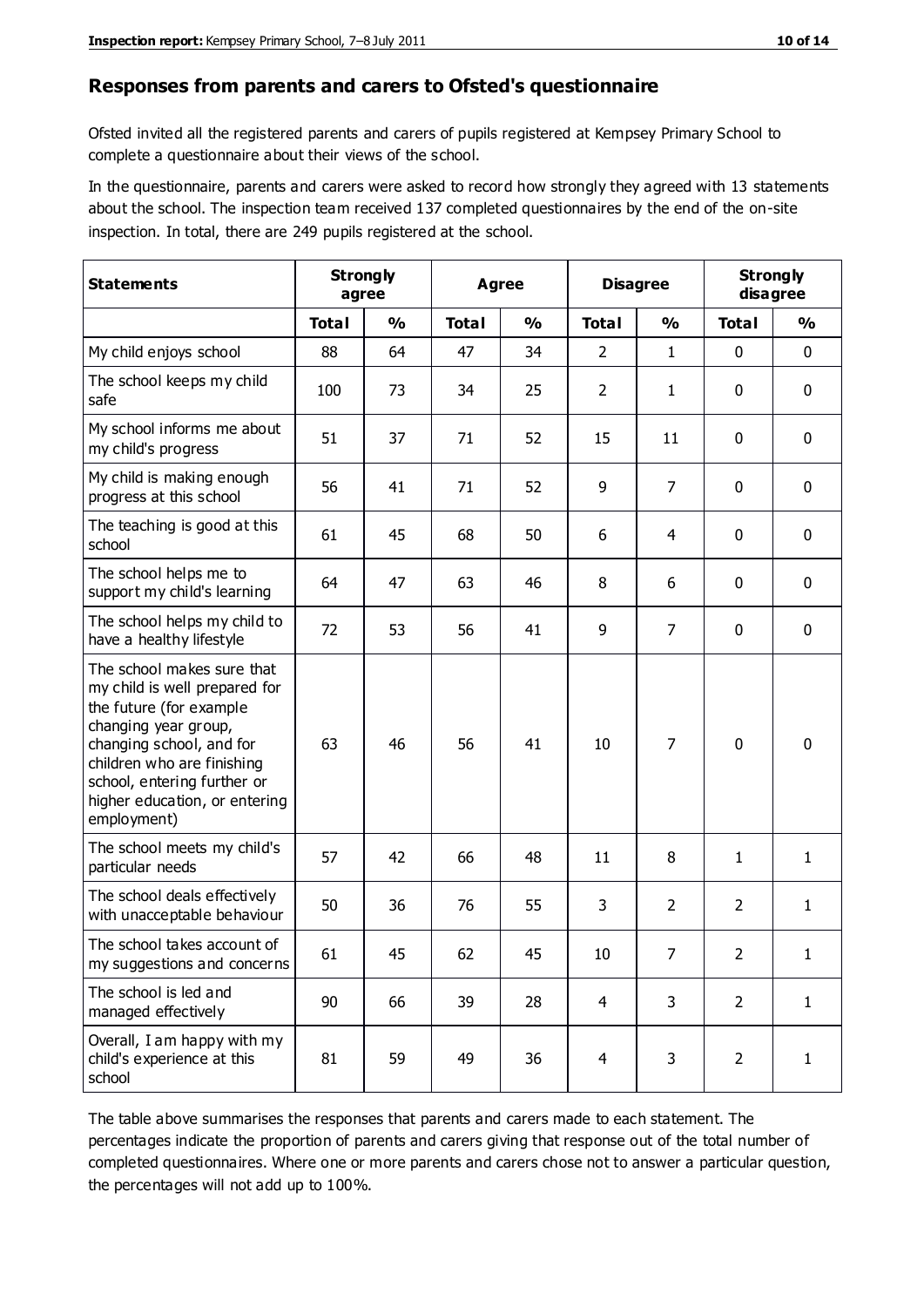## **Glossary**

| Grade   | <b>Judgement</b> | <b>Description</b>                                                                                                                                                                                                            |
|---------|------------------|-------------------------------------------------------------------------------------------------------------------------------------------------------------------------------------------------------------------------------|
| Grade 1 | Outstanding      | These features are highly effective. An outstanding school<br>provides exceptionally well for all its pupils' needs.                                                                                                          |
| Grade 2 | Good             | These are very positive features of a school. A school that<br>is good is serving its pupils well.                                                                                                                            |
| Grade 3 | Satisfactory     | These features are of reasonable quality. A satisfactory<br>school is providing adequately for its pupils.                                                                                                                    |
| Grade 4 | Inadequate       | These features are not of an acceptable standard. An<br>inadequate school needs to make significant improvement<br>in order to meet the needs of its pupils. Ofsted inspectors<br>will make further visits until it improves. |

#### **What inspection judgements mean**

#### **Overall effectiveness of schools**

|                       | Overall effectiveness judgement (percentage of schools) |      |                     |                   |
|-----------------------|---------------------------------------------------------|------|---------------------|-------------------|
| <b>Type of school</b> | <b>Outstanding</b>                                      | Good | <b>Satisfactory</b> | <b>Inadequate</b> |
| Nursery schools       | 46                                                      | 48   | 6                   |                   |
| Primary schools       | 6                                                       | 47   | 40                  | 7                 |
| Secondary schools     | 12                                                      | 39   | 38                  | 11                |
| Sixth forms           | 13                                                      | 42   | 41                  | 3                 |
| Special schools       | 28                                                      | 49   | 19                  | 4                 |
| Pupil referral units  | 14                                                      | 45   | 31                  | 10                |
| All schools           | 10                                                      | 46   | 37                  |                   |

New school inspection arrangements were introduced on 1 September 2009. This means that inspectors now make some additional judgements that were not made previously.

The data in the table above are for the period 1 September 2010 to 31 December 2010 and are consistent with the latest published official statistics about maintained school inspection outcomes (see **[www.ofsted.gov.uk](http://www.ofsted.gov.uk/)**).

The sample of schools inspected during 2010/11 was not representative of all schools nationally, as weaker schools are inspected more frequently than good or outstanding schools.

Percentages are rounded and do not always add exactly to 100.

Sixth form figures reflect the judgements made for the overall effectiveness of the sixth form in secondary schools, special schools and pupil referral units.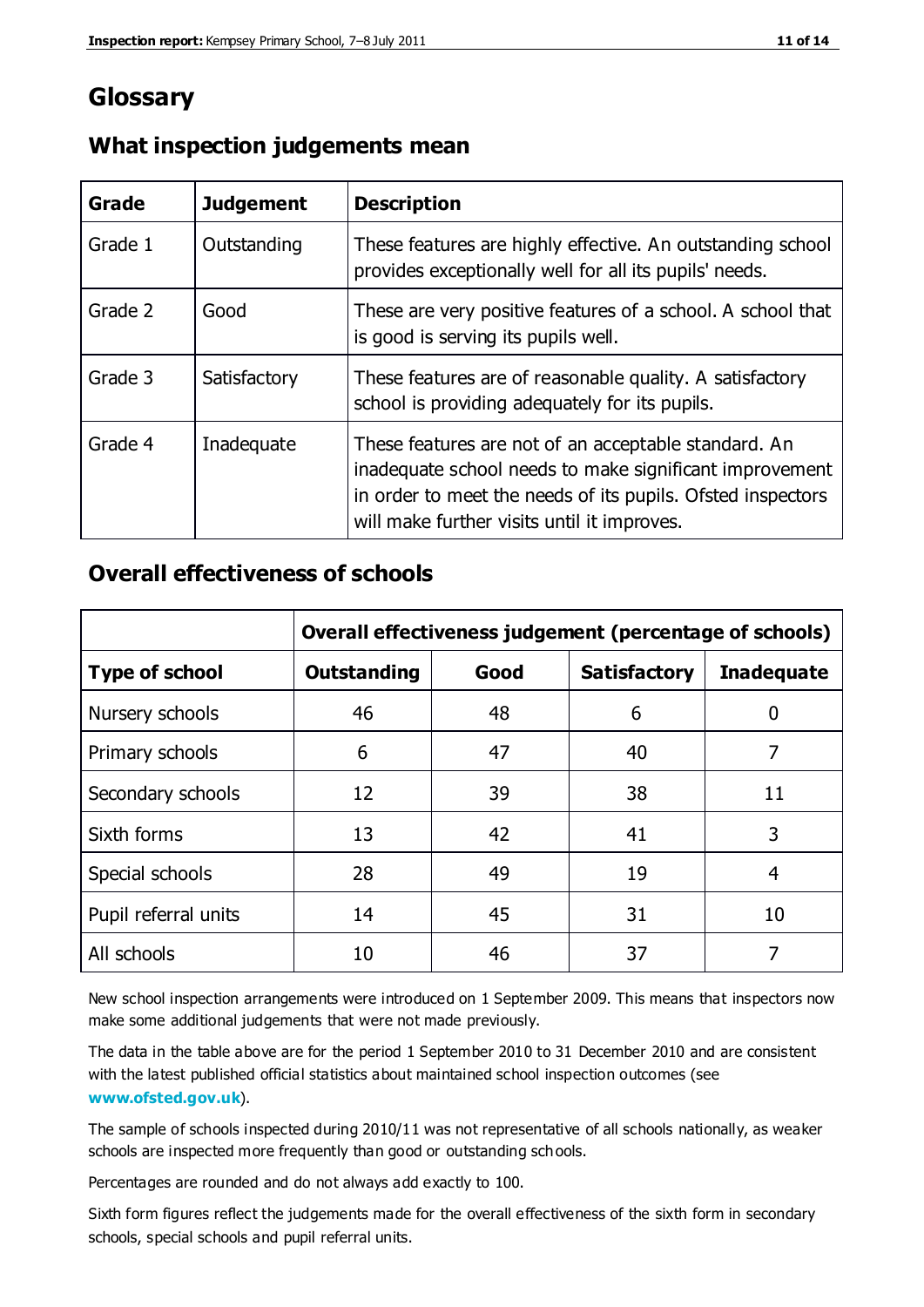# **Common terminology used by inspectors**

| Achievement:               | the progress and success of a pupil in their learning,<br>development or training.                                                                                                                                                          |  |  |
|----------------------------|---------------------------------------------------------------------------------------------------------------------------------------------------------------------------------------------------------------------------------------------|--|--|
| Attainment:                | the standard of the pupils' work shown by test and<br>examination results and in lessons.                                                                                                                                                   |  |  |
| Capacity to improve:       | the proven ability of the school to continue<br>improving. Inspectors base this judgement on what<br>the school has accomplished so far and on the quality<br>of its systems to maintain improvement.                                       |  |  |
| Leadership and management: | the contribution of all the staff with responsibilities,<br>not just the headteacher, to identifying priorities,<br>directing and motivating staff and running the school.                                                                  |  |  |
| Learning:                  | how well pupils acquire knowledge, develop their<br>understanding, learn and practise skills and are<br>developing their competence as learners.                                                                                            |  |  |
| Overall effectiveness:     | inspectors form a judgement on a school's overall<br>effectiveness based on the findings from their<br>inspection of the school. The following judgements,<br>in particular, influence what the overall effectiveness<br>judgement will be. |  |  |
|                            | The school's capacity for sustained<br>improvement.                                                                                                                                                                                         |  |  |
|                            | Outcomes for individuals and groups of pupils.                                                                                                                                                                                              |  |  |
|                            | The quality of teaching.                                                                                                                                                                                                                    |  |  |
|                            | The extent to which the curriculum meets<br>pupils' needs, including, where relevant,<br>through partnerships.                                                                                                                              |  |  |
|                            | The effectiveness of care, guidance and<br>support.                                                                                                                                                                                         |  |  |
| Progress:                  | the rate at which pupils are learning in lessons and<br>over longer periods of time. It is often measured by<br>comparing the pupils' attainment at the end of a key                                                                        |  |  |

stage with their attainment when they started.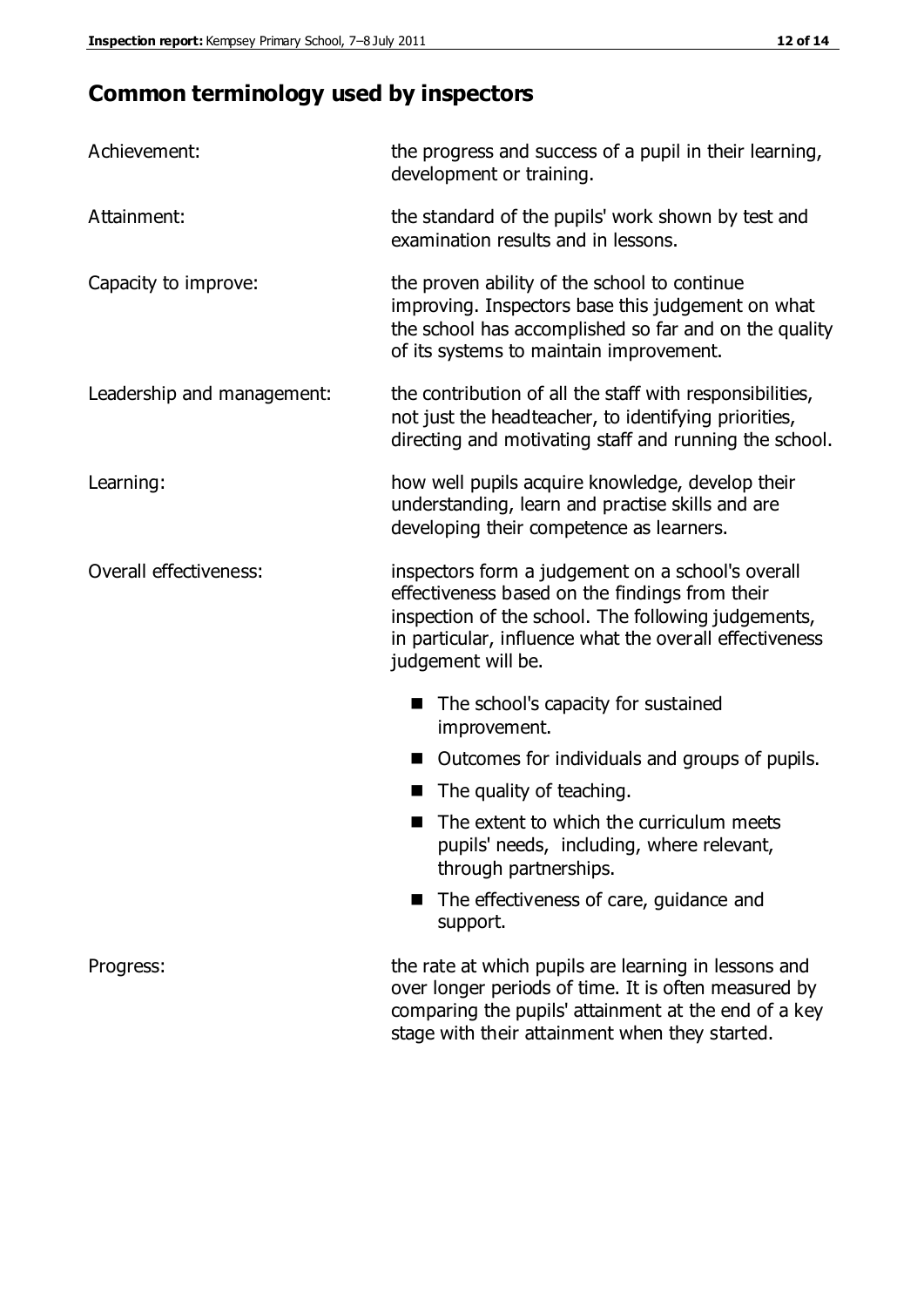#### **This letter is provided for the school, parents and carers to share with their children. It describes Ofsted's main findings from the inspection of their school.**

11 July 2011

Dear Pupils

#### **Inspection of Kempsey Primary School, Worcester, WR5 3NT**

Thank you for being so helpful and polite to us when we visited your school. It was a pity that the rain meant your sports day could not take place and you told us how disappointed you were. We enjoyed talking to you and looking at the exciting work you do. You behave well and know a lot about keeping safe and being healthy. You learn lots of interesting things during your time in school and your teachers take good care of you. Your headteacher, other staff and the governing body are working hard to help you do the best you can. Kempsey is a satisfactory school. This means it does some things well, but also needs to make some things better.

We have asked your teachers to:

- help you make better progress and improve your attainment in English and mathematics by developing your skills further in these subjects
- $\blacksquare$  make sure they use what they know about the progress you are making to plan work that matches your ability, and set clear targets to identify what you need to learn next, especially for those of you who are able to learn quickly.

We have asked your headteacher and senior staff to keep a close watch on your lessons and how well you are learning, to make certain their plans to help improve your achievement are working well.

You can help by working hard and always doing your best. We wish you every success for the future.

Yours sincerely

Norma Ball Lead inspector